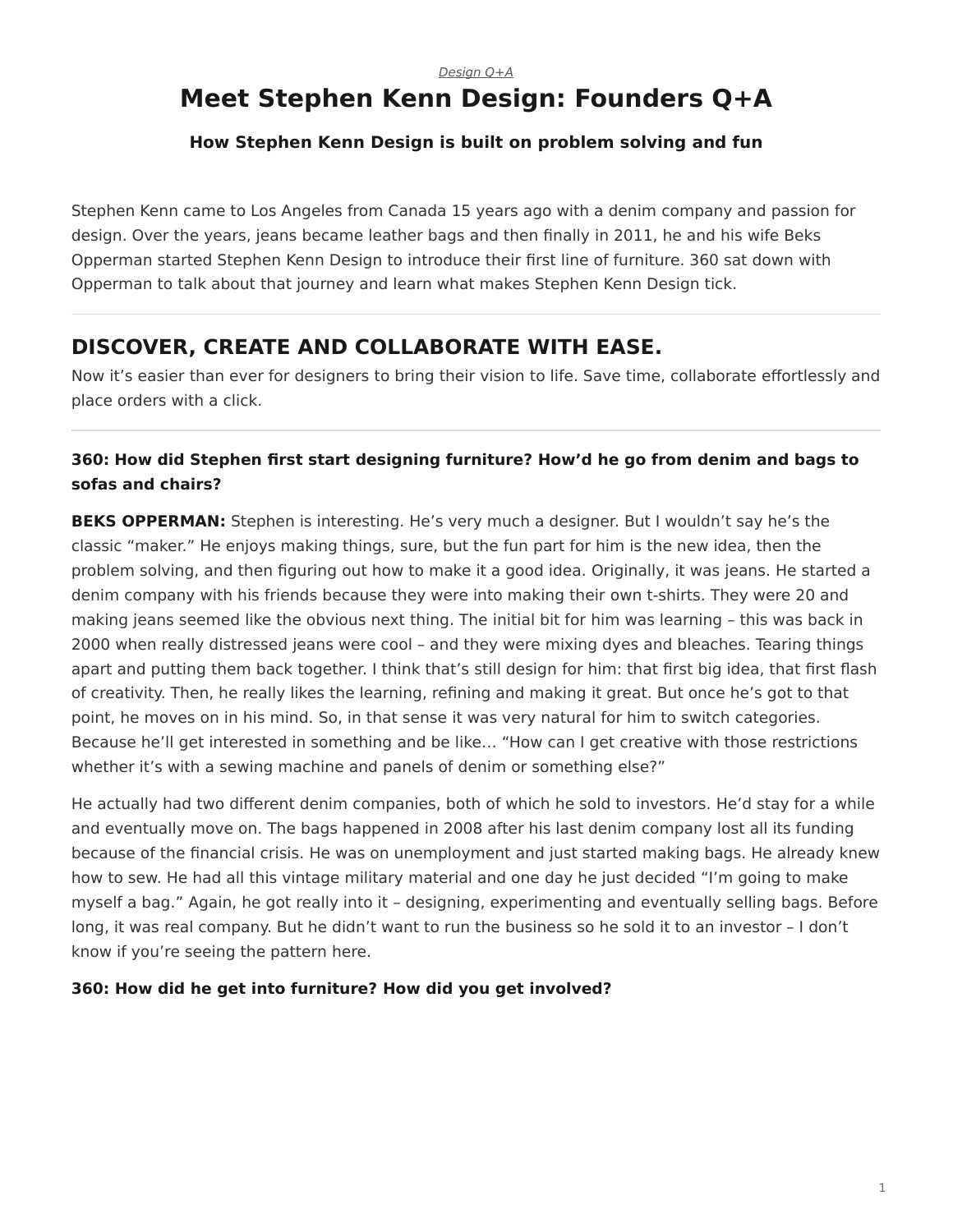**BO:** After a couple of years, the bag thing was starting to feel like it wasn't right. I was working at a hospital as a respiratory therapist. We had been married for about two years. We'd recently moved into a loft and he was like, "We need cool industrial furniture and I want to make it." So, he took apart a couple of pieces of vintage furniture – a sofa and a big stuffy armchair apart to see how they were put together. And that's what got him. He had a friend who was a welder who taught him to weld so he could make the first frame. He already knew how to sew so he could make the upholstery. And he made us a sofa for our loft and that just got him kind of hooked into the category. So, when the bag company was feeling uncomfortable, he was like "I think we can do this. Let's make this same design, but let's also do a chair and chaise lounge." This time around, I said, "Look I'm pretty left-brained. I've got a pretty good schedule at the hospital. What if I figure out the business side and then you don't have to worry about finding an investor? Then maybe we can grow it as slow as we want." We spent our savings on building a website, and that was it. That was six-and-a-half years ago.

**360:** Can you share how you guys think about materials and sustainability? It seems like that's an important part of your story.

**BO:** Yeah, that is really important to us. Sometimes people say things like, "Oh, you're a recycled furniture company." We're not that. We use a lot of new materials. But it's true our first collection – and really the only material we offered for the first two years – was made with vintage military canvas. We both just loved that material. It was hardy. Every piece was unique; sometimes there was like a soldier's name scrawled on it or a unit number. We had access to this huge supply of it here in LA, so it made sense. From day one – and Stephen and I have always seen eye-to-eye on this – we had this philosophy of buying less but buying better. In a sense, it's practicing sustainability through repair. Not buying the cheap thing knowing it'll only last a year and then you'll need another. We try to be really thoughtful about what we're buying and what we bring into our home. Trying to do as much repair as we can. And we do that with everything we make. We say we want to create products worthy of repair.

We have a leather bag collection because Stephen still loves bags. We purposely don't put a lining in because that's the thing that wears out in a leather bag. That's the thing that makes you think, "Oh this bag is gross and old." When leather gets stained and beat up, you love it. It tells a story and looks amazing. But when the liner gets torn up you think, "I need a new bag." So, to avoid that, we stained the inside of the bag to give it an interesting look, but there's no lining, it's just leather. It's kind of built-in sustainability. We want a bag that you can carry for a decade. We feel the same about everything we make.

#### **360: How important is Los Angeles to you guys as a company?**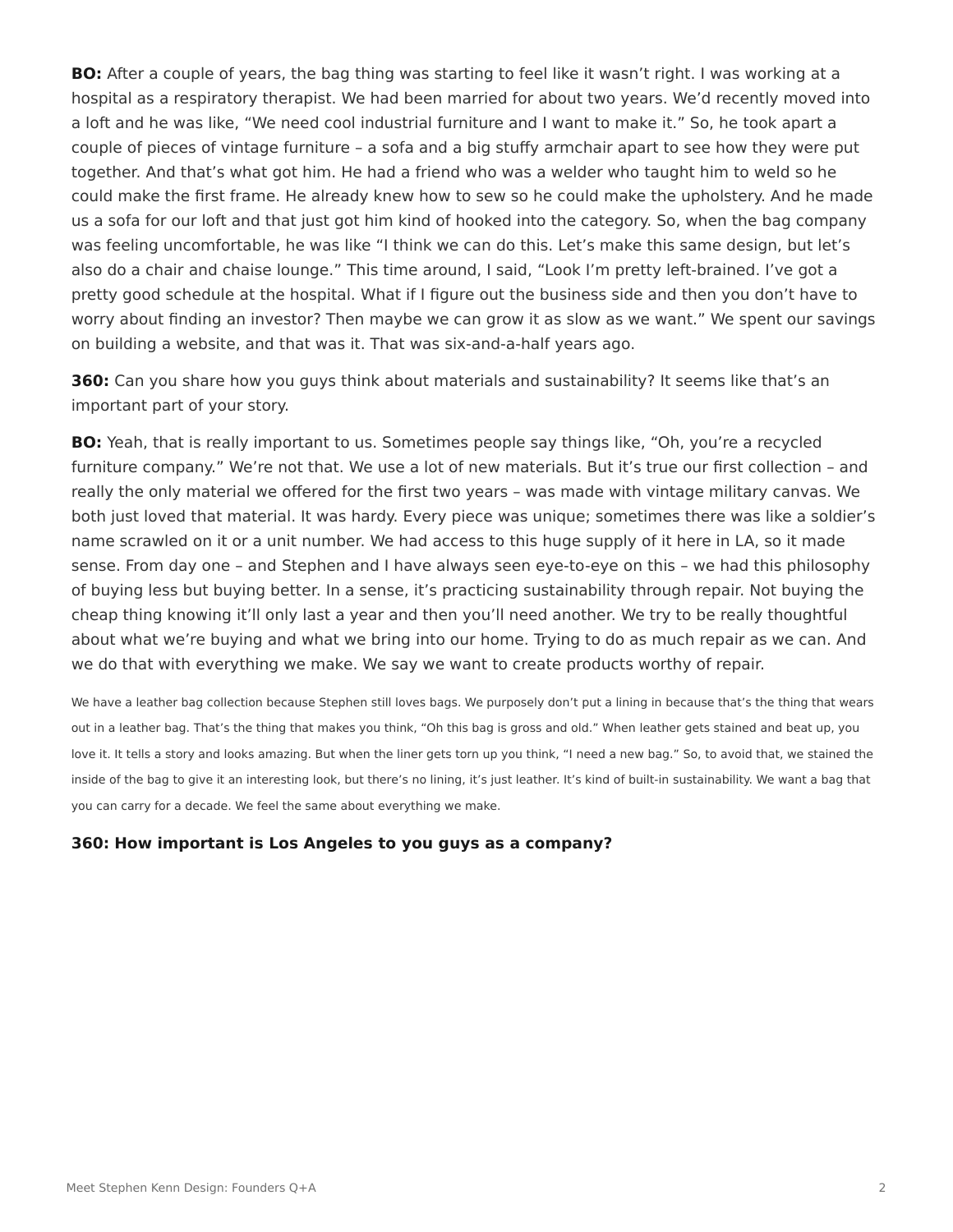**BO:** Honestly, it'd be hard to do our company anywhere else. So much of who we are is this place where we live. You can make something here on a small scale. There are so many people in this city who will make things for you – who will make all the elements or teach you how to make them. It's not the kind of thing where you have a sample price and you have a minimum order of 500 or something. In most manufacturing cities, that's how it works. Here, you can just go down the street and find a welder. One of our current welders was making security gates – he had Starbucks as a client. Steve went in there with a drawing and just asked, "What do you think? Can you do this?" And the guy was just "Yeah, man." It's essentially like you have a team that is willing to do sampling for you, but they're all over the city and there are hundreds of them. We have a bunch of upholstery contractors and fabricators and welders and finishing houses and sandblasters. There are so many resources here. It allowed our company to start with really small orders. It's the reason we've been able to start small and invest a little bit at a time.

**360:** That's really interesting and maybe a little bit unexpected.

**BO:** Yeah, from the manufacturing side, L.A. has been a dream. And it's still so fun. We just met someone who is a glassblower, and he wants to start working with artists. And now Stephen is like, "Maybe we'll do a lighting collection. We can work with this glassblower. We'll work with the LED person." You meet people who are doing something and it makes you imagine what you could create with them. It's fun. It feels like there is a lot of possibilities here. And the design community has been so welcoming. We try to add to that by opening up our space and having it be a place where people can come hang out, learn and talk about design. We try to share as many resources as possible. We're not scarcity mentality people. We're abundance mentality people. I think that's an L.A. thing. There's more than enough to go around and we've yet to be proven wrong about that. It's all part of this place feeling like so much is possible.

## **EXPLORE STEPHEN KENN**

Discover how Stephen Kenn creates innovative pieces using unique materials.